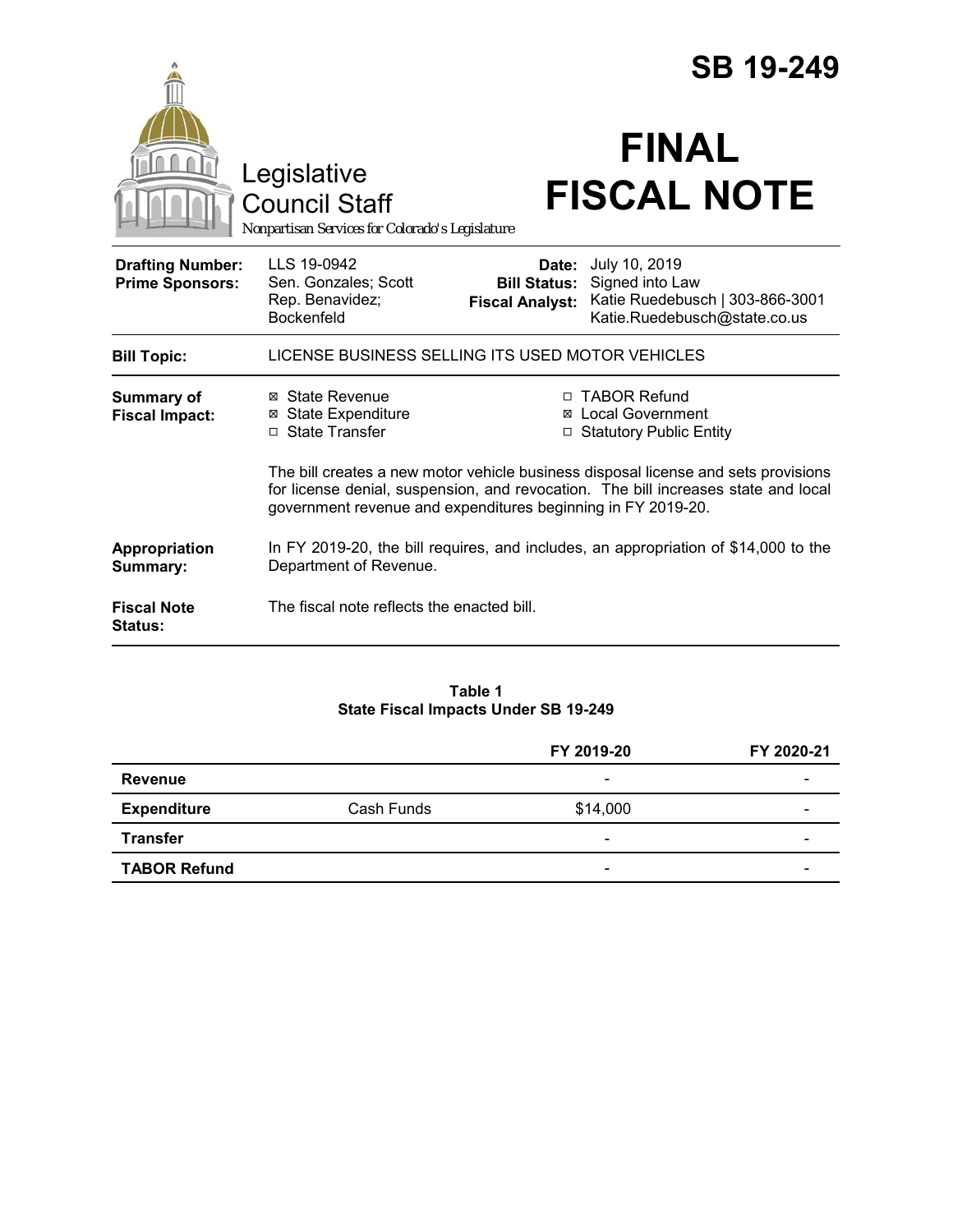July 10, 2019

# **Summary of Legislation**

The bill creates a new motor vehicle business disposal license. The license allows businesses to sell used motor vehicles that have been owned by the business for more than a year; are exclusively used for business purposes; are titled in the name of the business; for which all taxes have been paid; and are not designed or used primarily to carry passengers. A business only qualifies for the disposal license if motor vehicle sales do not exceed 20 percent of the business's gross revenue. In addition, the bill enumerates the grounds for which a business disposal license may be denied, suspended, or revoked by the Colorado Motor Vehicle Dealer Board and the associated penalties for selling specified vehicles without a license. Finally, the bill clarifies that business disposal licensees must comply with bond requirements.

## **Background**

The Colorado Motor Vehicle Dealer Board in the Department of Revenue (DOR) processes and reviews license applications for entities and individuals selling motor vehicles and powersports vehicles. The board also generally enforces the laws regarding licensees, including holding hearings, ordering corrective actions, and resolving consumer complaints and setting fees for the Automobile Industry Division. The division employs criminal investigators to review and evaluate consumer complaints against licensees.

## **Assumptions**

This fiscal note assumes it is unknown at this time how many businesses may qualify for a business disposal license. It is unclear how many currently licensed businesses may qualify for the new business disposal license. Subject to further rulemaking, it is unknown whether businesses will need one business disposal license or each business location will require a separate license. However, the fiscal note assumes that some equipment rental companies may qualify and that the total number of equipment rental companies in Colorado is unknown.

## **Comparable Crime Analysis**

Legislative Council Staff is required to include certain information in the fiscal note for any bill that creates a new crime, changes the classification of an existing crime, or changes an element of an existing crime. This section outlines data on crimes comparable to the offense in this bill and discusses assumptions on future rates of criminal conviction for those offense.

**Prior conviction data and assumptions.** This bill add the new business disposal license to an existing class 3 misdemeanor. Based on recent convictions under the current offense of operating without a motor vehicle license, the fiscal note assumes that there will be minimal or no additional case filings or convictions for the new offense under the bill.

Visit leg.colorado.gov/fiscalnotes for more information about criminal justice costs in fiscal notes.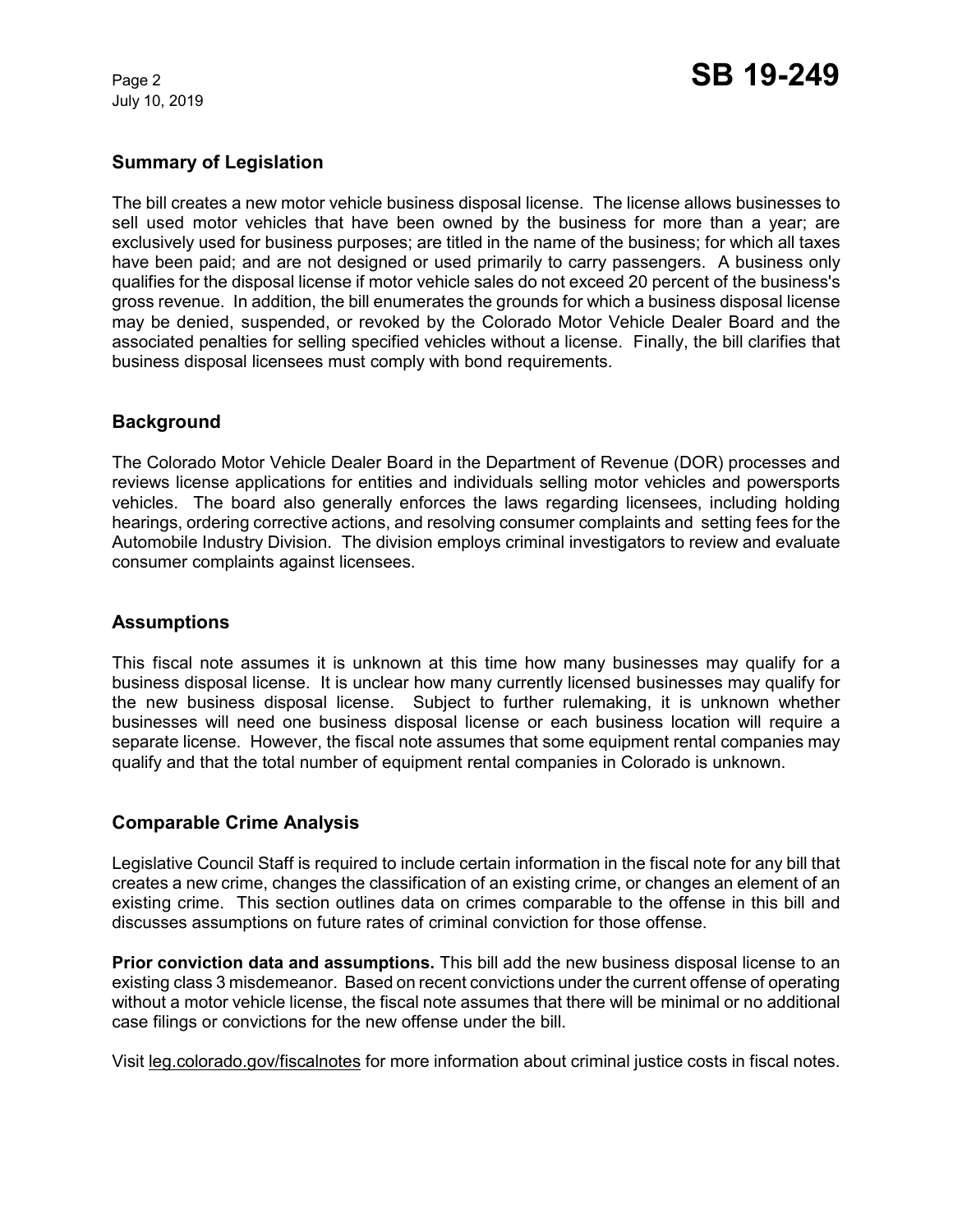July 10, 2019

## **State Revenue**

The bill may increase state fee and fine revenue beginning in FY 2019-20. This revenue is subject to TABOR.

**Fee impact on businesses.** To the extent that current businesses qualify for the new business disposal license, fee revenue will increase. Colorado law requires legislative service agency review of measures which create or increase any fee collected by a state agency. The fee amount has not been estimated as the number of potential licensees has not been determined. Actual fees will be set administratively by DOR based on cash fund balance, estimated program costs, and the estimated number of licenses subject to the fee.

**Criminal fines and court fees.** By modifying an existing misdemeanor offense, the bill may increase state revenue from criminal fines and court fees by a minimal amount beginning in FY 2019-20, credited to the Fines Collection Cash Fund, various other cash funds in the Judicial Department, and the General Fund. The fine penalty for a class 3 misdemeanor offense is \$1,000 for individuals and ranges from \$5,000 to \$25,000 for corporations. Additionally, court fees may be imposed on a case-by-case basis for a variety of court-related costs, such as late fees.

## **State Expenditures**

The bill increases state cash fund expenditures by \$14,000 in FY 2019-20 and increases state workload on an ongoing basis. These impacts are described below.

**Department of Revenue.** The bill increases state cash fund expenditures in DOR by \$14,000 in FY 2019-20. Workload will increase in DOR to update forms, manuals, and the department's website to reflect the change in law, as well as provide training for staff.

- **•** *Computer programming.*DOR requires \$14,000 to update and add a liability code to the current licensing administration software program to include the new business disposal license.
- *Potential costs.* In future fiscal years, DOR expenditures may increase once the impact is known to engage in any required rulemaking; hire additional staff; administer licensing-related functions; handle business financial records; investigate licensee backgrounds and consumer complaints; and initiate disciplinary proceedings. This fiscal note assumes that any future expenditures will be covered by license fees and requested through the annual budget process.

**Judicial Department.** This bill may increase costs and workload for the trial courts in the Judicial Department to process additional case filings. Overall, it is assumed that this workload can be accomplished within existing appropriations. Should a change in funding be required for any agency or division with the Judicial Department, it will be addressed through the annual budget process.

## **Local Government Impact**

**Denver County Court.** The bill may increase revenue, costs and workload for the Denver County Court, which is managed and funded by the City and County of Denver, to try misdemeanor cases under the bill.